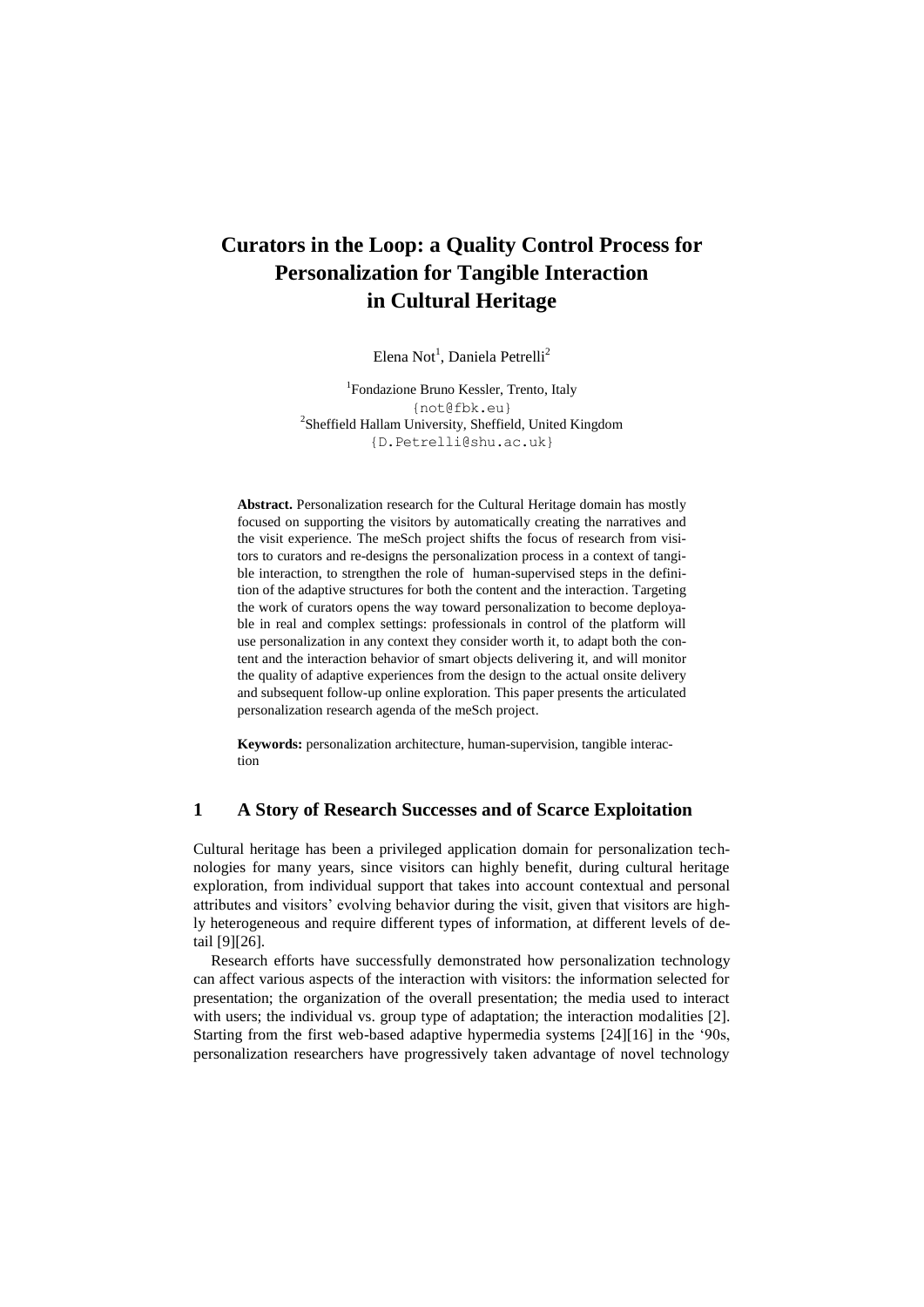like portable devices, wireless connectivity, localization methods, and powerful platforms to experiment adaptive approaches also within technology enhanced mobile scenarios [\[20\]](#page-11-2)[\[25\]](#page-11-3) or virtual reality applications [\[6\]](#page-10-2)[\[3\]](#page-10-3). Experiences of combining personalization opportunities with tangible and embodied interaction in the museum setting are instead still limited [\[12\]](#page-10-4). Furthermore, the convergence of internet and wireless technology has made the exploration of (digital and material) cultural heritage a continuous process, starting before the visit and ideally never ending, as the user is able to plan the visit online, visit the site, and then "revisit" places of interest online again [\[14\]](#page-10-5).

However, despite of over 20 years of research in personalization for cultural heritage [\[2\]](#page-9-0) only a few examples like the CHIP [\[11\]](#page-10-6), PEACH [\[25\]](#page-11-3), and PIL [\[15\]](#page-10-7) projects reached a large scale evaluation with museum visitors. Conversely, personalization services in areas like e-commerce applications, news alerts, support to digital content access, tourist guides [\[1\]](#page-9-1)[\[5\]](#page-10-8) have left the lab and are being used commercially. The reasons for personalization in cultural heritage to lag behind are many [\[2\]](#page-9-0), including difficulties in modeling groups, and the challenge of evaluation. Practical considerations, such as cumbersome technological infrastructures (e.g. sensors to be placed indoors for position detection), or an unbalanced cost-benefit [\[4\]](#page-10-9) have a significant impact. One of the challenges identified by Ardissono et al. [2] is the lack of standardization and the often idiosyncratic data representation that on one hand allows sophisticated personalization but on the other limits the reuse of existing digital resources such as heritage databases. In essence, what hinders the actual adoption of personalization in cultural heritage is the complexity that makes it prohibitive for institutions in terms of time (to prepare the data in the right format) and technical expertise, and the high cost against benefit for just a small part of the audience.

#### **1.1 Curators and Exhibition Designers in the Loop**

One additional aspect that it is usually underestimated in analyzing the weaknesses of personalization exploitation is the scarce role that is often reserved for curators and authors. Indeed, curators have long been considered as a precious source of expert information on how to compose effective labels, audio commentaries and texts to derive rules and algorithms to be implemented in personalization systems, in the utopic view that the system, when appropriately instructed by programmers and equipped with properly annotated data sources, can then autonomously decide how to select and dynamically compose the bits of content to deliver all the required forms of personalization in whichever situation. This approach inevitably suffers from problems like lack of portability, reusability, robustness, difficulties in checking the validity of system outputs,… all problems that hinder the deployment in real settings.

In this paper we discuss how the process of defining adaptive structures can be improved, made more flexible and portable, by identifying and separating the strength of automatic mechanisms from that of the human judgment and effectively synchronizing the activities of the two actors to achieve a superior quality of the results, a technique effectively used in other cases of human-intelligent systems collaboration [\[7\]](#page-10-10)[\[19\]](#page-10-11) and of end-user development [10]. We present here the research agenda of the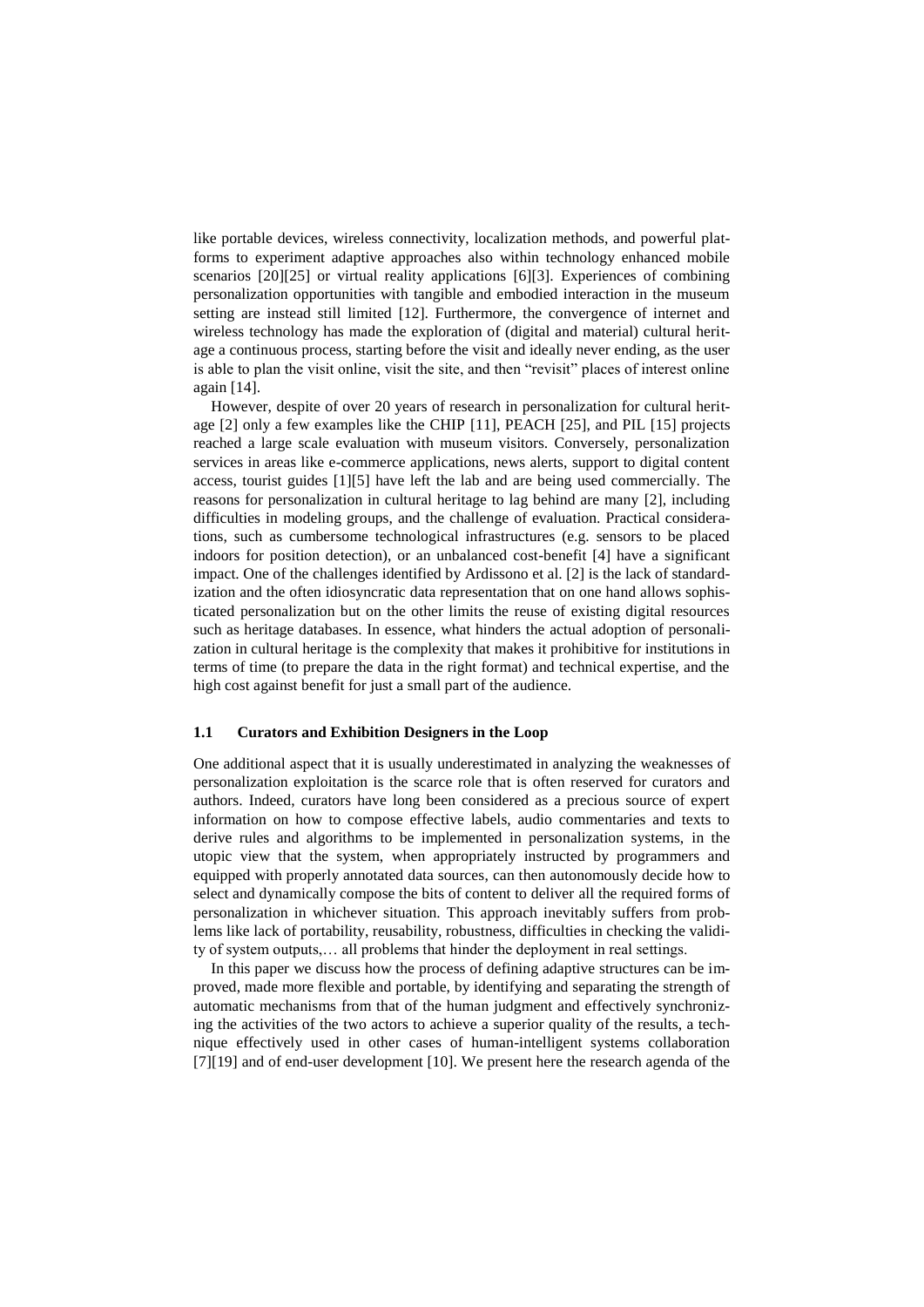meSch project, where we are pushing the boundaries of investigation even further, by uncovering the potential of combining (i) the personalized presentation of digital content with (ii) tangible interaction with technology augmented exhibits or spaces and (iii) social interaction. meSch adopts a co-design approach where curators, designers, computer scientists and engineers all work together to explore the possibilities offered by personalization technology. We are currently in the process of concepts generation and sketching-in-hardware what a personalized visit can be and in analyzing the technical requirements that the needed forms of personalization impose on the system architecture. Later in the project we will shift our attention to the authoring stage and the authoring tools that will be again co-designed with heritage professionals.

# **2 Personalization in a Scenario of Tangible Interaction**

In meSch we envisage a cultural space filled with smart objects, each with their own (adaptive) stories embedded therein, that will be revealed if and when conditions are right, e.g. visitors have reached the right time in the storyline, or a group of them is acting in a certain way, or another smart object is close by. The role of curators and exhibition artists is fundamental in conceiving the very first idea of the intended educational/experiential mission of the exhibition, in selecting the most meaningful and evocative objects, in imagining alternative threads of narration, in deciding when and how digital information should be unlocked. [Fig. 1](#page-2-0) illustrates the overall production cycle for personalized experiences.



<span id="page-2-0"></span>**Fig. 1.** The meSch production cycle for personalized experiences in a cultural space.

1) Curators conceive a new exhibition, or an adaptation to an existing one, and select pivotal objects (possibly replicas) that have been augmented with digital capabilities through the embedding of miniaturized multisensory integration platforms (e.g. Arduino, .net Gadgeteer, Raspberry Pi) or of more traditional devices (e.g., an mp3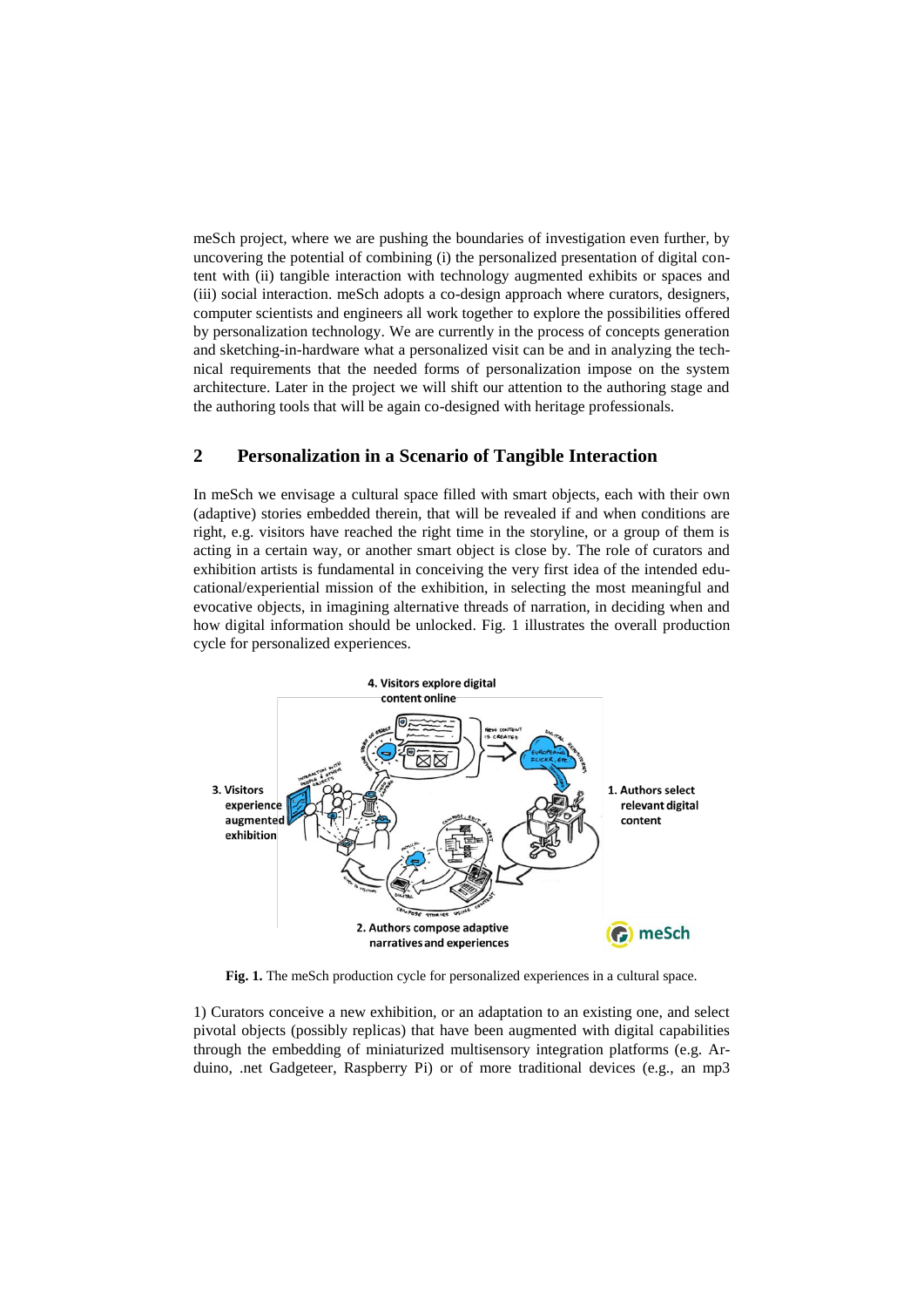player or a smartphone of which only the screen is made visible)[\[23\]](#page-11-4)[\[18\]](#page-10-12). They edit or select from proprietary or public domain multimedia databases (like Europeana [\[8\]](#page-10-13)) suitable chunks of digital content related to the objects.

2) With the help of an authoring tool they assemble the chunks of content into threads of narration and select adaptive rules for their presentation. Similarly, they associate enabling (inter)actions over the objects to release the contents. The resulting structures for adaptive experiences are then downloaded onto the smart objects that will compose the exhibition.

3) Visitors approaching the smart objects at the exhibition site, either individually or in groups, will be able to experience the physical dimension of exhibits as well as the (social) engagement that may be favored by the tangible interaction coupled with the contextual delivery of mindful content such as a coherent story or an appropriate soundscape.

4) The logs of what visitors have experienced onsite, will translate into a digital souvenir that become the basis for a further personalized exploration online, after the visit.

### **2.1 A Quality Control Process for Personalization**

meSch extends the typical architectures for personalization in the cultural heritage domain [\[2\]](#page-9-0), by designing a multistage personalization process that decouples the inner personalization algorithms from content management issues, thus making it easier to plugin new digital resources and new domains, and implements a range of services able to respond differently according to the specific personalization stage, i.e. to be used within the smart objects vs. to be used online, offered to the authors or to the visitors. The personalization process has been designed to include human-supervised content structuring and experience design required to get high quality results, an essential requirement for the enjoyment of cultural heritage. [Fig. 2](#page-4-0) depicts, at a high level, the multilayer personalization process in meSch.

To address the issue of domain portability in a principled manner, a specific data access component will devise mechanisms for the effective integration of multiple digital repositories both public such as Europeana, or local, as museum archives, or Web2.0 such as DBpedia for the use of recommender functionalities. A uniform API will be made available to personalization services to grant data access, thus hiding the complexity of query and data mapping. This will facilitate the plug-in of new digital resources, also with different levels of content annotation richness. meSch puts a lot of emphasis on reusing existing digital resources: although this can limit the performance of the personalization mechanisms as the existing metadata may not hold useful details, we consider the exploitation of existing data a challenge worth tackling [2]. Indeed if the final interaction will be considered good enough this approach will open up many possibilities for the adoption of personalization by cultural heritage as there is no added costs for data preparation.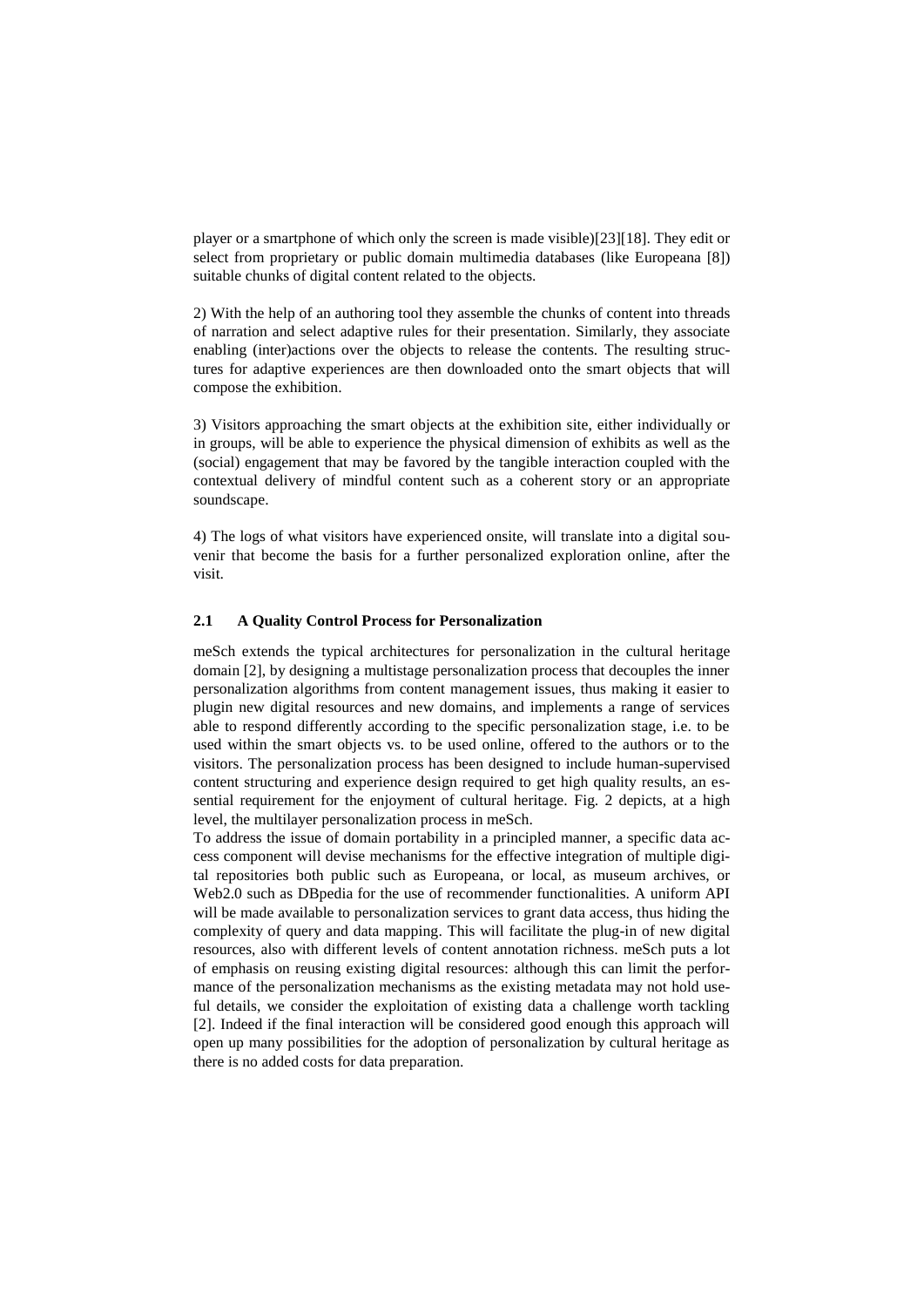

**Fig. 2.** Multilayered personalization process with human supervision

<span id="page-4-0"></span>Four main stages of personalization compose the architecture:

- 1. the digital content recommendation service provides a flexible interface to different digital content archives (Layer 1);
- 2. the second stage supports curators in the effective use of the recommended content, its principled selection and the composition of alternative narrative threads according to educational and communicative goals (Layer 2);
- 3. in the third stage, the system supports the exhibition designer in describing how the narrative threads can be activated through tangible interactions with the objects and social behavior (Layer 3);
- 4. at the low-level, context-aware adaptive instantiation algorithms model decisions to be taken autonomously by the augmented objects at visit time according to the specific interaction context (Layer 4).

As shown in Fig. 2, Layer 1 and Layer 4 are performed by the system in an autonomous way, Layer 2 and Layer 3 are instead the two points where the human expertise comes into play. The figure also highlights a clear separation between the retrieval and composition of the content (layers 1 and 2) and the definition of the context (layers 3 and 4), as we distinguish two types of personalization: *personalization of content* pertains what (information or other) will be provided to visitors; *personalization in context* pertains the way in which the content is delivered. This split maps two distinct set of features, e.g. different content for different visitors groups or for different topics; different context for individual or social settings. It also maps two different types of cultural heritage professionals: *the curator*, often a scholar of the subject; and *the exhibition designer*, generally a creative mind, often an architect or a graphic designer. Curators will be able to specify which digital contents couple which real artifacts for which visitor group, while exhibition designers will decide the most appropriate effects to stimulate interaction among visitors and with the artifacts to unlock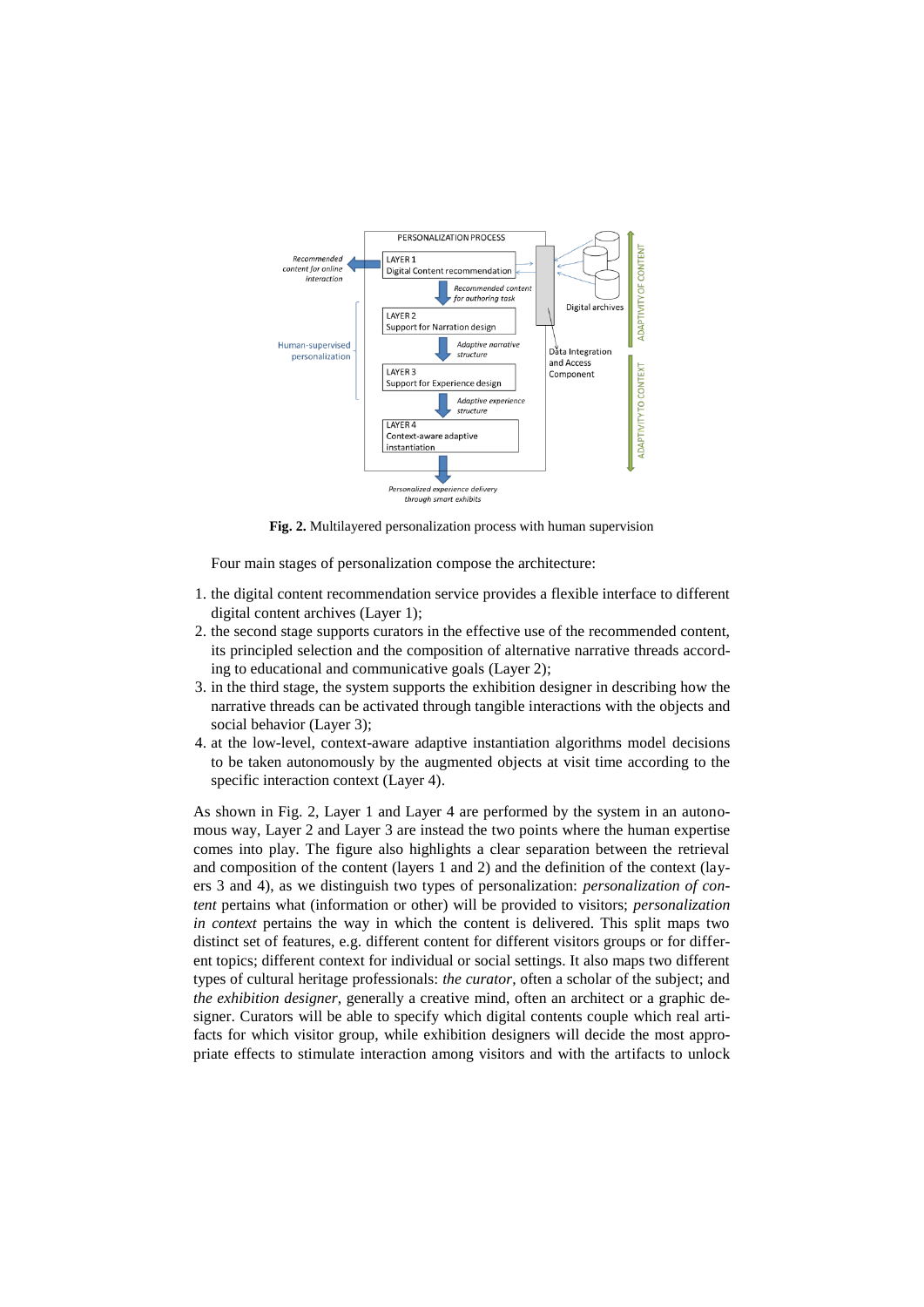the digital content. Both professionals should be supported in their tasks of preparing the personalization structures that will deliver to visitors personalized content in context. This allows for multiplicity: the same structured content can be loaded on different smart exhibits so the content will be activated by different interactions (e.g. energetic children will have to work harder on the objects to release the content than older visitors); and the same smart exhibit can hold different structured content so that different content will be offered for the same interaction. A clear advantage of this approach is sustainability as the initial investment for the smart exhibits covers a number of different exhibitions each one with a different content. Moreover the same exhibition could travel to different institutions that will change the content to suite their visitors, e.g. translating it in the local language.

This approach poses the challenge of defining, implementing and evaluating models and tools for a human and a system that collaborate in building personalized tangible experiences for cultural sites and of determining the optimal division of responsibilities and roles between, for example, a curator authoring multiple narrative threads for schools and a recommender system that is actively finding new digital material for him to choose from.

# **3 Multipurpose Personalization Services**

The meSch personalization architecture is currently under specification. An articulated research agenda has been put forward for each of the different personalization layers/tasks, as discussed in the following sections.

#### **3.1 Content Recommendation Services**

By definition, recommendation services are functions that exploit information about (i) users' personal characteristics, preferences and interaction history, (ii) semantic features of item descriptions or information articles and/or evaluation ratings, and (iii) possibly the behavior of a community of other users, to suggest items, pieces of information or services within a large information space, that best suit the user's needs in a given situation and context [\[21\]](#page-11-5). Recommenders have reached good maturity and robustness to be deployed in real setting applications in diverse domains and for diverse (context-dependent) user tasks [\[1\]](#page-9-1)[\[5\]](#page-10-8). For this reason, they represent a viable solution to introduce a first personalization layer over content extracted from knowledge sources to tune search results to the interaction context and task.

In meSch, recommendation techniques will work on top of meta-search results to additionally estimate the relevance of material (measured with various metrics, like similarity, divergence, novelty, serendipity), whenever this is made possible by the quality of the annotations in collection data. Several recommendation strategies will be evaluated with users/authors to find the most effective balance with respect to the quality of user experience. This layer serves two different requests for personalized content: (a) curators' content inspection through the authoring toolkit used for composing narrations and (b) visitors' information requests from the online interface.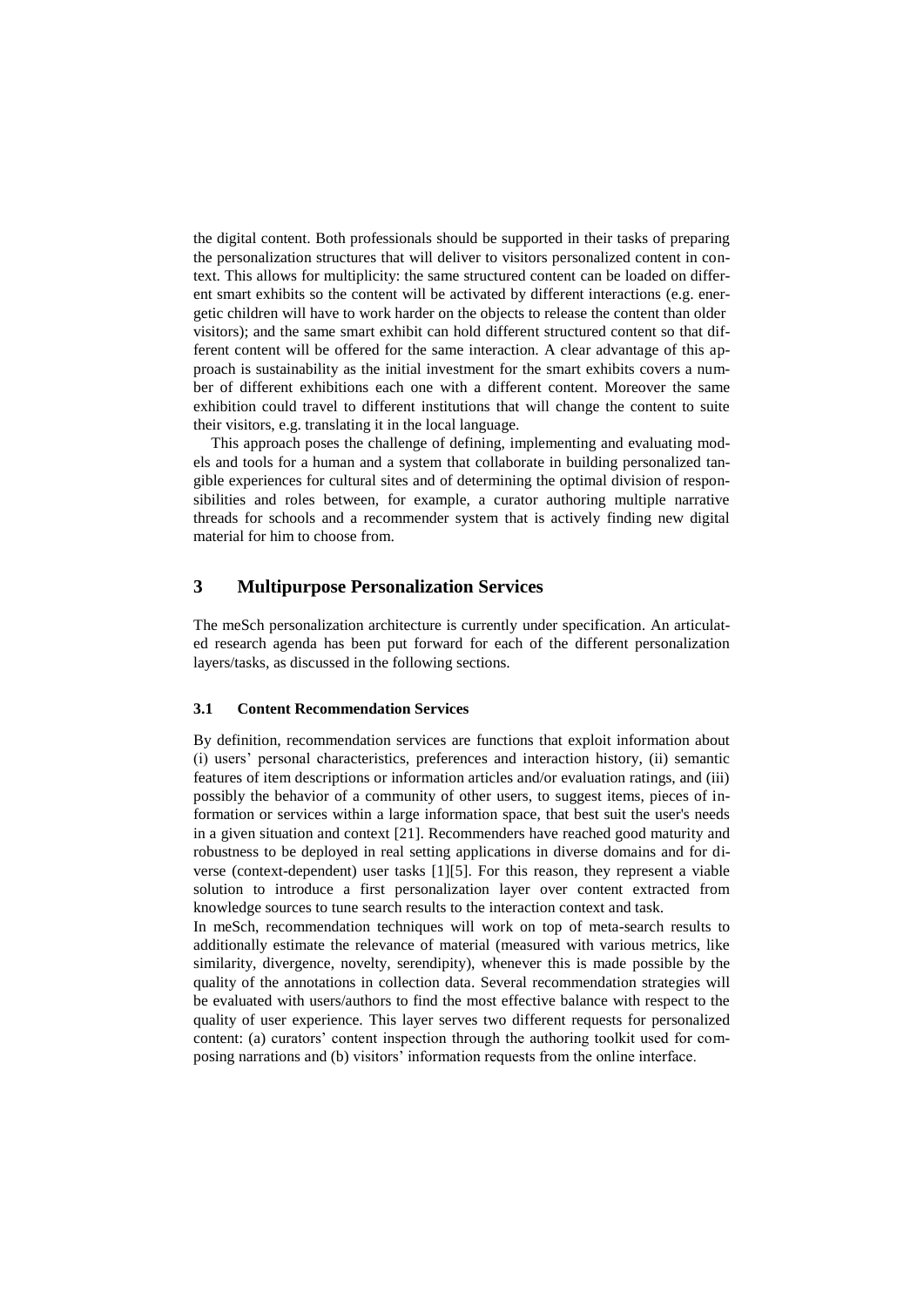#### **Recommendation for the authoring task.**

The author is responsible for the ultimate choice of the most appropriate content to be assembled within the ecology of smart objects, however he might not be familiar with all the contents available in external databases. We envisage a recommender system to run in the background and to support the author who is searching, selecting and composing content into narratives, by appropriately reordering or highlighting search results. We see this partnership between author and recommender system as an opportunity for the author to discover new content that can enrich his current effort, as well as a way to become aware of what is available in the repositories. Content-based recommendation strategies [\[17\]](#page-10-14) can be used to reorder the results according to their similarity/novelty with respect to the other contents already selected for presentation (e.g. if the author is composing a narrative thread conceived for primary school children on soldiers' life in the trenches during WWI and some photographs have been selected by the curator from the local museum database, the system may suggest similar material extracted from Europeana [\[8\]](#page-10-13), as i[n Fig. 3\)](#page-6-0).



**Fig. 3.** Life in the trenches. On the left, picture from the local archives of the Museo Storico Italiano della Guerra. On the right, picture retrieved from Europeana (provider Museo Centrale del Risorgimento)

<span id="page-6-0"></span>A recommender would also be able to automatically manage query relaxations [\[22\]](#page-11-6) to suggest alternative content that may fit the narrative context as well (e.g., same searched content but in different media – image of a fort vs. 3D reconstruction; or different type of memento – letter vs. photography; or different period – photos of the same artifact in different periods).

When new smart objects have to be added to an existing exhibition, the recommendation services can take advantage, through collaborative-based recommendation strategies [\[13\]](#page-10-15), of the actual behavior of users during onsite and online interaction to better tune the suggestion of additional information to be included in the new objects. For example, when adding to the exhibition a new smart object with audio/visual output capacity (e.g. a book with an embedded tablet), the system can suggest to the author texts from soldiers' letters or diaries, in case this content is similar to the type of information items that were more preferred by users, in previous onsite and online explorations.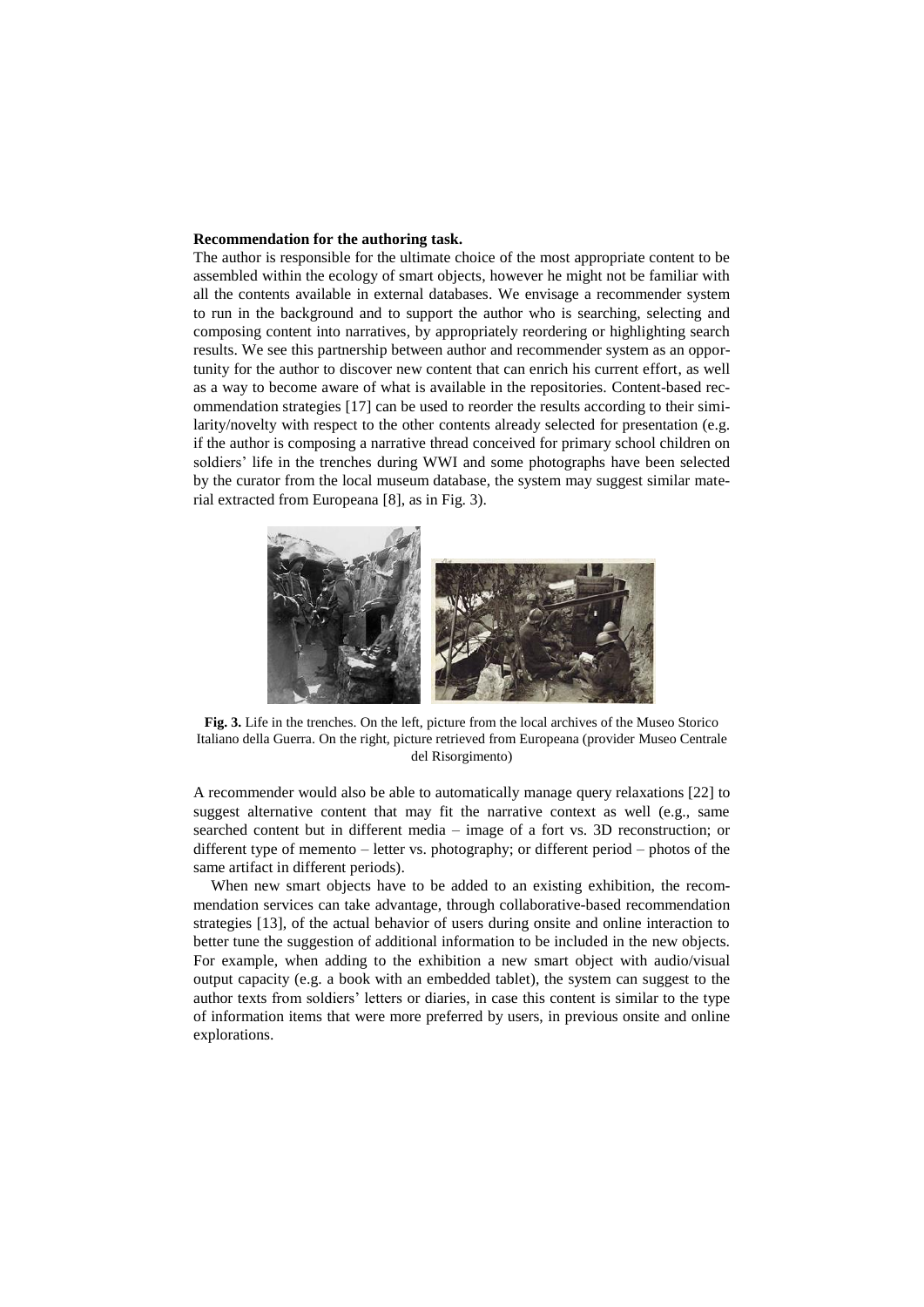#### **Recommendation for online interaction.**

In the meSch vision, individual logs of visitors' behavior during the visit to the cultural site will be used to dynamically compose data souvenirs and to bootstrap the online personalization of digital content without the need for the user to input explicit settings (thus solving the so called cold start problem). The data souvenir of the completed visit offers the starting point for online exploration, it gives hooks for the recommender to find additional related material. Users can save into their data souvenir the additional info objects explored online: this provides to the systems an explicit feedback about specific user interest and can be used as "rating" to enforce quality to collaborative reasoning and subsequent content suggestions. The recommender system will select (i.e., filter and re-order) the links proposed for further exploration by combining: (a) Content-based strategies that identify the information items, media types, subjects that most attracted the user interest during his visit (e.g. several interactions with biographic texts vs. historical descriptions; several pictures vs. audio files) and assign appropriate relevancy weights to additional information objects for exploration; (b) Collaborative-based strategies that exploit the online exploration behavior of users with similar onsite experience to better predict items of interest for the current user.

### **3.2 Adaptive Content Authoring**

Content personalization for cultural heritage, for onsite use in particular, is a complex process that needs to take into account several components, e.g. the content, the description of the physical space, and the conditions (or rules) under which a certain content is delivered according to the contextual features. This unquestionable complexity calls for a collaboration between the author and the system to constrain the author to well-formed rules and schemas while at the same time gives space to creativity to generate engaging narrations. One example of a graphic tool purposefully designed to support non-technical users in composing the data structure needed for personalization was developed and used in the HyperAudio project [\[20\]](#page-11-2). Through drag-and-drop interaction, users were able to compose activation networks and run them in simulation mode to test if the personalization conformed to expectations. Templates were offered to speed up the editing and users only needed to load the desired content in the specific node [\[20\]](#page-11-2). The outcome of this activity was a set of data properly annotated into a micro-network and ready to be used in the onsite trial. In meSch we plan to exploit a similar approach. Through co-design activities with stakeholders we will first unpack the process curators and artists go through when creating a new exhibition or new educational material supporting visits (e.g., leaflets for school group activities when in the museum and back in class). This study will feed the identification of: best practices for content selection and composition, forms of personalization and presentation strategies used by museum staff, typical patterns of narrative. This will allow defining and testing various classes of adaptive composition rules and of pre-packaged schemas, like for example skeletons for composing narratives based on a temporal sequence (e.g., the life stages of a historical character), or reflecting a certain topic organization (e.g., comparison of different making tech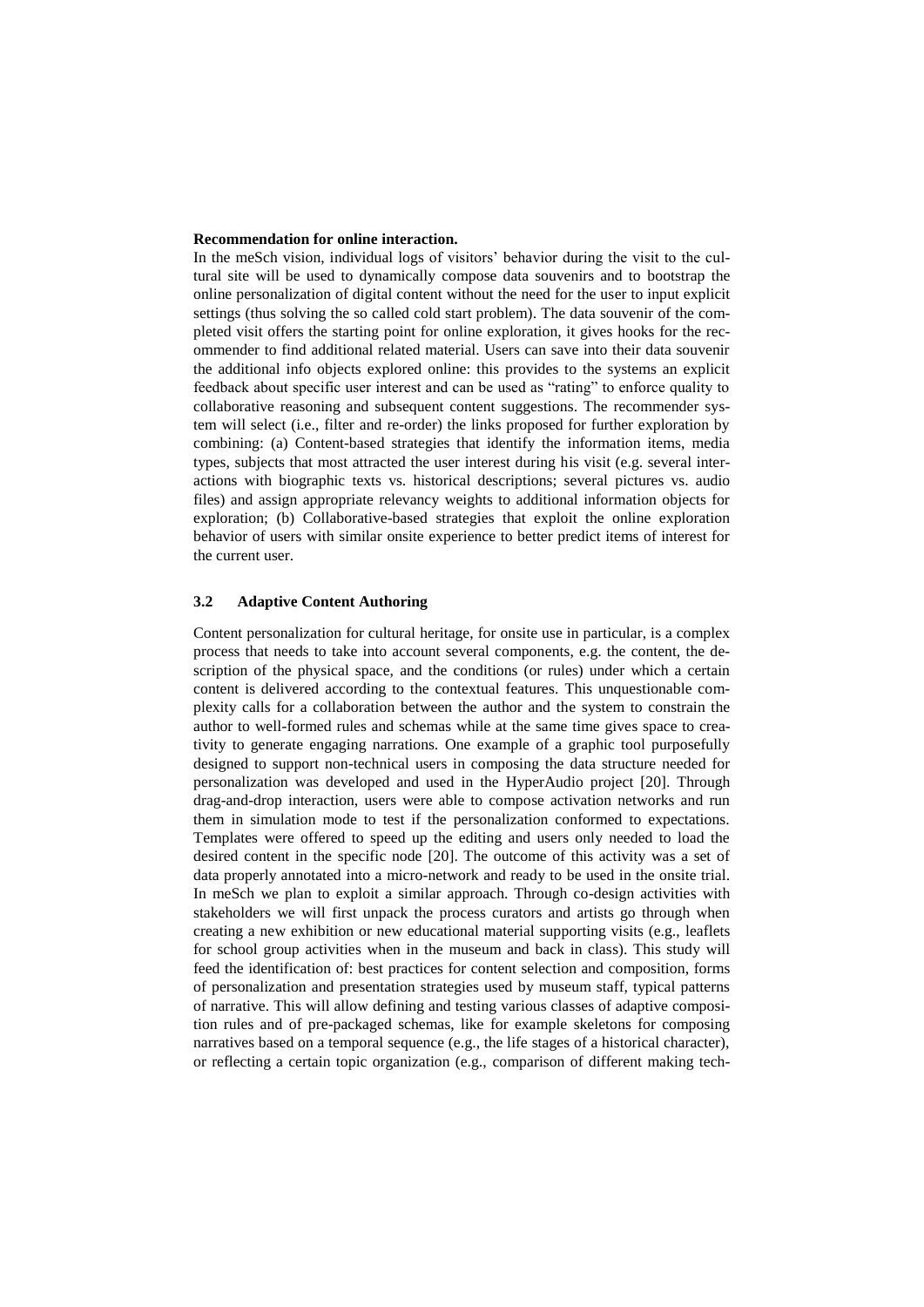niques), or alternative object interpretations (e.g., historical vs. artistic description). The outcome will be a set of validated, ready-to-fill templates for adaptive narrative threads to facilitate authors' composition work, to be made visually available in the authoring tool. Mechanisms to create templates from scratch will be however offered to those users more interested in technology and inclined to experiment.

#### **3.3 Adaptive Interaction Authoring**

As meSch will bring personalization into smart objects augmented with interaction abilities, how the objects are going to deliver the adapted content according to the context of use needs consideration. The personalization of the interaction is complementary to the personalization of the content, as the (adaptive) narration can be delivered through alternative objects, by different activating actions and social interactions. For example, in a treasure hunt setting a smart object might reveal its contents just when all the members of the same competing group are close to it, whereas in an individual visit setting the content may be unlocked by simply picking the object up, and if the object is manipulated for a little longer additional information is presented. This specific stage of personalization authoring requires to define a vocabulary of actions and interactions that can be implemented by the hardware platform. In this way the editing is based on the type of interactions that can be actually built.

Through co-design activities with curators and technicians we will define and test various classes of interaction rules and pre-packaged schemas, like for example skeletons for fostering social situations (e.g., with extensive use of collaborative multi-user actions such as people marching in line), or object manipulation (e.g., with content disclosed by varied or prolonged manipulations, such as wind up the radio to play war bulletins), or objects search (e.g. in a sort of treasure hunt or to find your enemy to unlock the full story of the battle). The outcome will be a set of validated, ready-to-fill templates for interaction to be matched onto the narrative treads composed in layer 2 of the personalization process [\(Fig. 2\)](#page-4-0). By decoupling the layer of content from the layer of interaction, it will be possible for an author to easily use multiple alternative narrative templates with the same interaction template and vice versa, the same narrative template can be applied to multiple interaction templates.

#### **3.4 Onsite Adaptive Experience Delivery**

The output of layers 1-3 of the personalization process depicted in [Fig. 2](#page-4-0) is the human-supervised creation of adaptive structures of experience (i.e., content + interaction) to be downloaded into the smart exhibits. The last layer of the personalization process instantiates these structures according to the actual behavior of visitors and the context they are in, i.e. it performs the automatic adaptation of the experience to a specific visitor, or a group of visitors within their specific context, at the very moment when the interaction with the smart exhibits takes place.

Layer 4 of the personalization process is based on algorithms for low-level adaptivity decisions to be taken autonomously by the augmented objects according to the specific interaction context. These algorithms are required to relieve authors from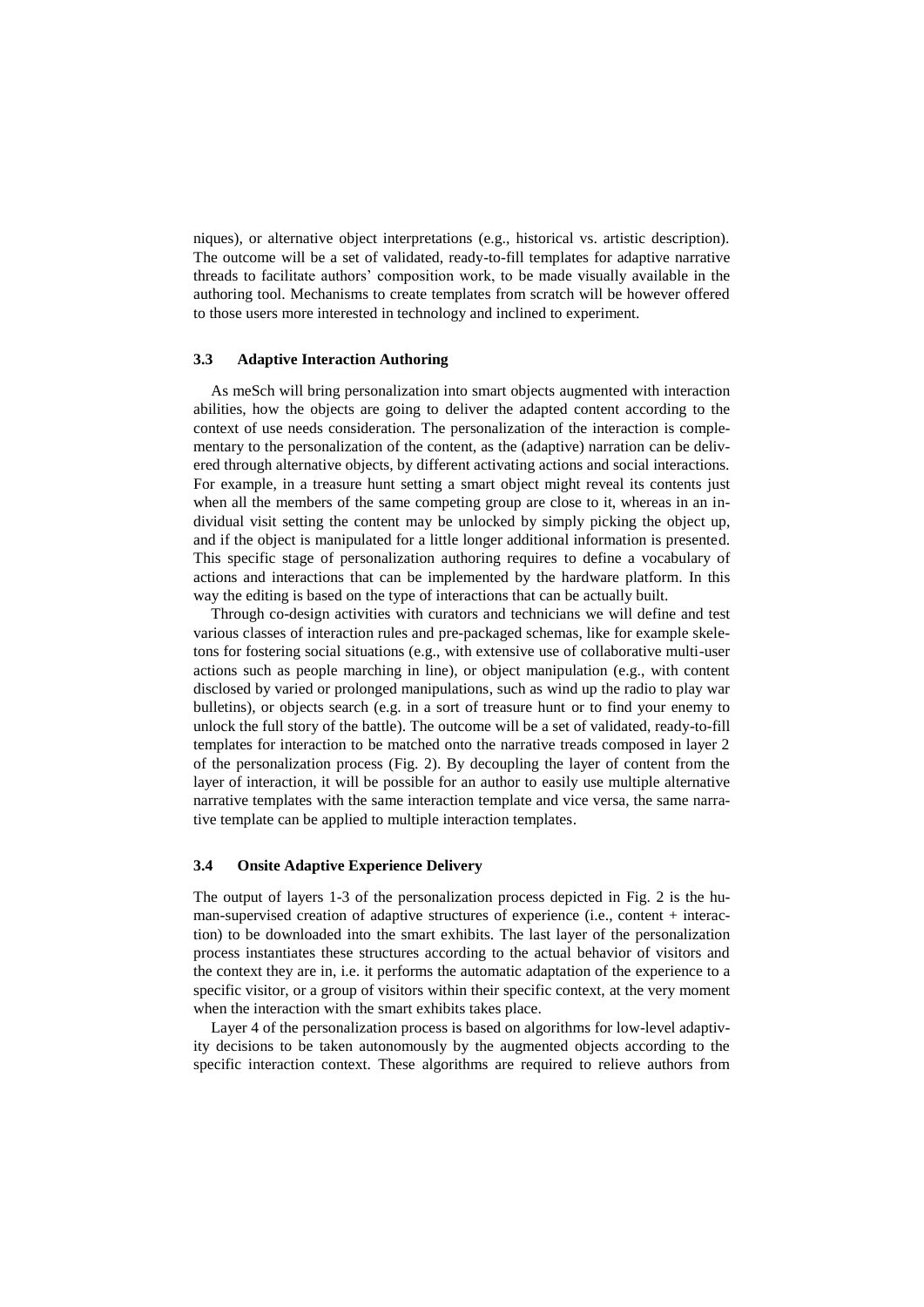specifying the exact object behavior in all possible contextual situations. This includes resolving conflicts when alternative object behaviors are possible. For example, in case there are four people potentially affected by a presentation, the final decision of alternative audio is based on content mediation with respect to the narrative threads currently followed by the four people. Similarly, objects and locations that support different single-user and multi-user actions (like picking up, holding, collecting, sharing…) will need low-level, instant decisions on how to prioritize interaction events.

## **4 Conclusion**

The meSch project aims at advancing the state of the art in personalization for cultural heritage by integrating principles of context-awareness related to onsite, tangible and socially situated interaction with principles of content adaptation and by embedding these different personalization mechanisms into physical objects thus transforming them into smart exhibits. The project envisages a tool to empower curators to make the most of their (digital and physical) collections and to create compelling visitor experiences. Complexity reduction is achieved through a human-supervised multilayer personalization architecture that splits the adaptivity of the content from the adaptivity of the interaction, with the system relieving the author from the most complex tasks and assisting him to achieve a high quality result. The final aim is that of taking personalization of cultural heritage to the large scale offered by the existing repositories of digital content and to test a sustainable architecture (i) able to serve different personalization tasks, (ii) portable to different content and (inter)actions vocabularies, and (iii) easily reusable in different physical sites.

**Acknowledgements.** The research described in this paper is part of the meSch project, Material Encounters with Digital Cultural Heritage. The interdisciplinary team includes: Sheffield Hallam University; University of Limerick; Waag Society; University of Strathclyde; eCTRL; DEN; University of Stuttgart; University Carlos III Madrid; Museo Storico Italiano della Guerra; University of Amsterdam - Allard Pearson Museum; MUSEON; FBK. More at http://www.mesch-project.eu

meSch (2013-2017) receives funding from the European Community's Seventh Framework Programme 'ICT for access to cultural resources' (ICT Call 9: FP7-ICT-2011-9) under the Grant Agreement 600851.

### **5 References**

- <span id="page-9-1"></span>1. Aldrich, S. E.: Recommender Systems in Commercial Use. AI Magazine 32(3), 28-34 (2011)
- <span id="page-9-0"></span>2. Ardissono, L., Kuflik, T., Petrelli, D.: Personalization in Cultural Heritage: The Road Travelled and the One Ahead. UMUAI The Journal of Personalization Research, special 20th anniversary issue 22 (1-2), 73-99 (2012)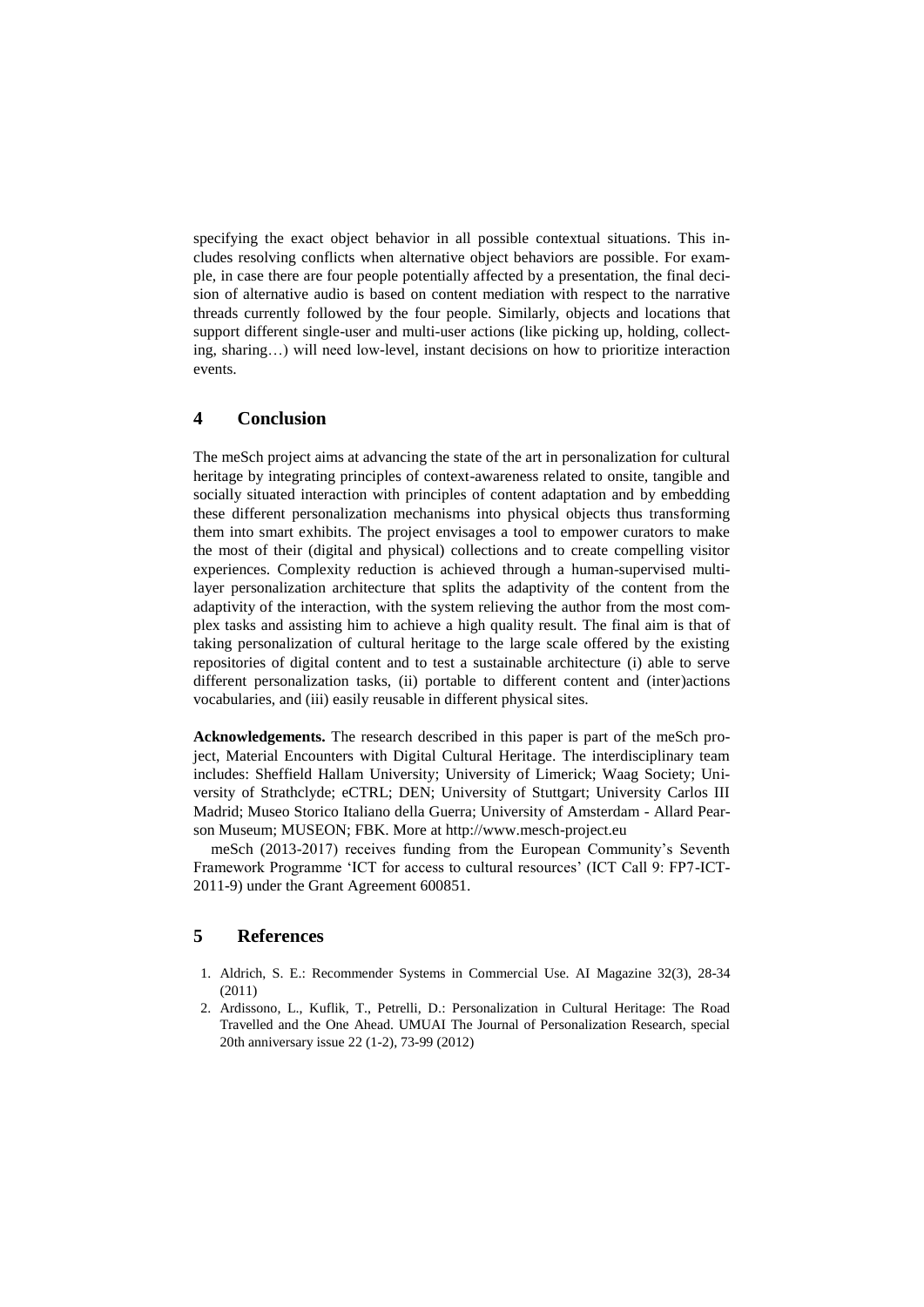- <span id="page-10-3"></span>3. Bonis, B., Stamos, J., Vosinakis, S., Andreou, I., Panayiotopoulos, T.: A platform for virtual museums with personalized content. Multimed. Tools Appl. 42(2), 139–159 (2009)
- <span id="page-10-9"></span>4. Bowen, J., Filippini-Fantoni, S.: Personalization and the Web from a museum perspective. Museum and the Web (2004)
- <span id="page-10-8"></span>5. Burke, R., Ramezani, M.: Matching Recommendation Technologies and Domains. In Ricci, F.; Rokach, L.; Shapira, B.; Kantor, P.B. (Eds.), Recommender Systems Handbook. 1st Edition, Springer, pp. 367-386 (2011)
- <span id="page-10-2"></span>6. Calder, J., Melengoglou, A.C., Callaway, C., Not, E., Pianesi, F., Androutsopoulos, I., Spyropoulos, C.D., Xydas, G., Kouroupetroglou, G., Roussou M.: Multilingual personalized information objects. In: Stock, O., Zancanaro, M. (eds.) Multimodal Intelligent Information Presentation, pp. 177–201, Springer, Netherlands (2005)
- <span id="page-10-10"></span>7. Ciravegna, F., Dingli, A., Wilks, Y., Petrelli, D.: Using adaptive information extraction for effective human-centred document annotation. In: Franke, J., Nakhaeizadeh, G. & Renz, I. (eds.) Text Mining, Theoretical Aspects and Applications, Physica-Verlag, pp. 153-164 (2003)
- <span id="page-10-13"></span>8. Europeana. http://www.europeana.eu.
- <span id="page-10-0"></span>9. Falk, J.: Identity and the museum visit experience. Walnut Creek, CA, Left Coast Press (2009)
- 10. Ghiani, G., Paternò, F., Spano, L.: Cicero Designer: An Environment for End-User Development of Multi-Device Museum Guides. Proceedings of IS-EUD 2009, LNCS 5435, Springer, pp. 265-274 (2009)
- <span id="page-10-6"></span>11. Hage, W.R. van, Stash, N., Wang, Y., Aroyo, L.M.: Finding your way through the Rijksmuseum with an adaptive mobile museum guide, In: Proc. the 7th Extended Semantic Web Conference (ESWC), pp. 46-59, Springer-Verlag Berlin, Heidelberg (2010)
- <span id="page-10-4"></span>12. Hatala, M., Wakkary, R.: Ontology-based user modeling in an augmented audio reality system for museums. UMUAI - User Modeling and User-Adapted Interaction 15(3–4), 339–380 (2005)
- <span id="page-10-15"></span>13. Herlocker, J.L., Konstan, J.A., Borchers, A., Riedl, J.: An algorithmic framework for performing collaborative filtering, In: SIGIR '99 Proceedings of the 22nd annual international ACM SIGIR conference on Research and development in information retrieval, pp. 230- 237, ACM New York, NY, USA (1999)
- <span id="page-10-5"></span>14. Kuflik, T., Kay J., Kummerfeld, B.: Lifelong personalized museum experiences. In: Berkovsky, S., Bohnert, F., Carmagnola, F., Cheng, D., Heckmann, D., Kuflik, T., Nurmi, P., Partridge, K. (eds.) Proceedings of Workshop on Pervasive User Modeling and Personalization (PUMP'10), pp. 9–16 (2010)
- <span id="page-10-7"></span>15. Lanir, J., Kuflik, T., Dim, E., Wecker, A.J., Stock, O.: The Influence of a Location-Aware Mobile Guide on Museum Visitors' Behavior. Interacting with Computers. First published online: February 24, 2013 (2013)
- <span id="page-10-1"></span>16. Oberlander, J., O'Donnell, M.,Mellish, C., Knott, A.: Conversation in the museum: experiments in dynamic hypermedia with the intelligent labeling explorer. New Rev. Multimed. Hypermed. 4, 11–32 (1998)
- <span id="page-10-14"></span>17. Pazzani, M. J., Billsus, D.: Content-based recommendation systems. In The Adaptive Web, pp. 325-341, Springer-Verlag Berlin, Heidelberg (2007)
- <span id="page-10-12"></span>18. Petrelli, D., Bowen, S., Light, A., Dulake, N.: Digital Christmas: An Exploration of Festive Technology. In: Proceedings of DIS 2012 - Designing Interactive Systems, pp. 348- 357, ACM New York, NY, USA (2012)
- <span id="page-10-11"></span>19. Petrelli, D., Lanfranchi, V., Ciravegna, F.: Working Out a Common Task: Design and Evaluation of User-Intelligent System Collaboration. In: Costabile, M.F., Paternò, F. (eds.)